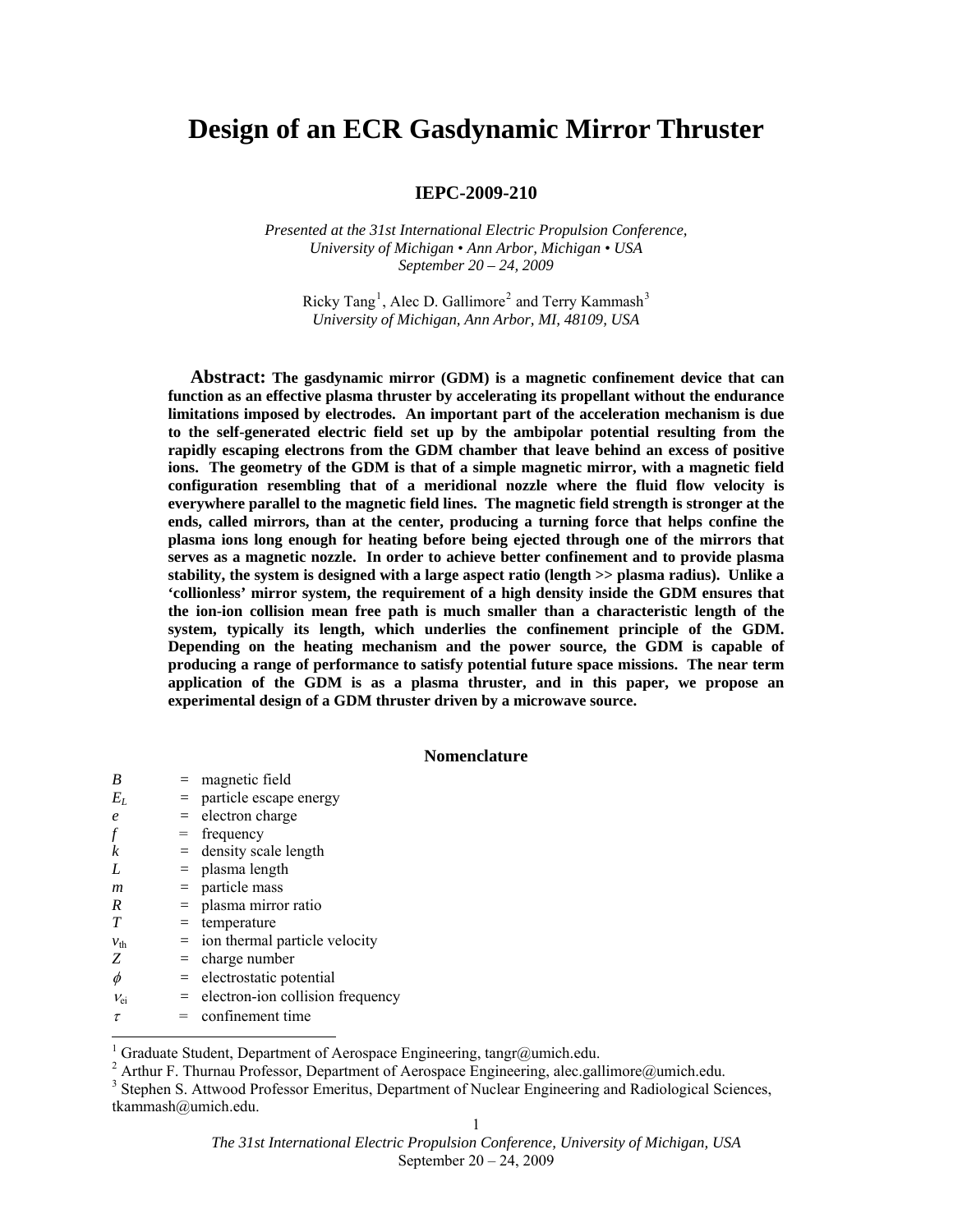## **I. Introduction**

PACECRAFT propulsion dictates mission feasibility. Electric propulsion (EP) such as ion and hall thrusters has SPACECRAFT propulsion dictates mission feasibility. Electric propulsion (EP) such as ion and hall thrusters has to date enabled missions that would otherwise be impractical or undesirable with traditional chemical rocket systems. These are typically high velocity, i.e. high  $\Delta y$ , missions, such as comet encounter, sample return, outer Solar system or deep space robotic missions, that EP is well suited for due to its much higher specific impulse (Isp) significantly reducing the amount of propellant needed. One of the drawbacks, however, is the inherent low thrustto-weight ratio of most EP systems. Nevertheless, current flight-tested EP technologies (ion and hall thrusters) can adequately address missions that are beyond the capability of chemical systems but do not necessarily require a relatively fast mission time. Since an EP engine operates continuously, it can propel a spacecraft to very high velocity over a period of time. However, even current EP technologies fall short when it comes to highly energetic missions or high-mass, deep space missions, such as fast sample returns from the outer planets and Kuiper belt and future cargo or manned Mars missions, where a fast transit time is desirable. Such missions require a high thrust, high Isp system. The magnetoplamadynamic (MPD) thruster has been suggested as a candidate due to its potential for high thrust in combination with high Isp. However, electrode erosion has been one of the major obstacles in the development of MPD thrusters. The gasdynamic mirror (GDM) propulsion system, which is the topic of this paper, is another concept with the potential to address these highly energetic missions, while circumventing the issue of electrode erosion because it is an electrode-less design. In addition, the design has the potential to meet both near and long term mission goals.

## **II. Concept Description**

Simply put, the gasdynamic mirror<sup>1,2</sup> is a magnetic mirror confinement system in which the propellant (in the form of a dense plasma) is confined for a period of time while being heated before being accelerated through the magnetic nozzle to produce thrust. The underlying confinement principle is based on the premise that the plasma density and temperature will have such values as to make the ion-ion collision mean free path much shorter than the plasma length. Under these conditions the plasma behaves like a fluid, and its escape from the system would be analogous to the flow of a gas into vacuum from a vessel with a hole. The magnetic configuration of the GDM is that of a simple magnetic mirror in which the magnetic field strength at the ends (mirrors) is stronger than that in the central section, and the fluid flow velocity is everywhere parallel to the magnetic field lines. The stronger field at the mirrors allows the plasma to be confined long enough to be heated by injected power (such as microwave power) before it emerges through the mirror to produce thrust. Upon inserting the plasma into the magnetic bottle, the electrons escape rapidly through the mirrors due to their small mass, leaving behind an excess of positive charge that manifests itself in a positive electrostatic potential. The electric field generated by this ambipolar potential accelerates the ions while slowing down the electrons until both species leave the mirror at equal rates, thereby producing a charge-neutral propellant beam. Because hotter electrons produce larger electrostatic potential, hence larger accelerating electric field, the proposed thruster can be viewed as a variable thrust device if the input power source can be readily manipulated and adjusted to match the thrusting requirements. Moreover, the GDM plasma thruster will be magnetically "asymmetric" to further control the flow of the propellant and bias the flow of propellant to the thrusting end, and in conjunction with adjustable input power it could provide variable specific impulse and variable thrust.

In an effort to circumvent the major magnetohydrodynamic (MHD) instability known as the flute or Rayleigh-Taylor macroscopic instability, the GDM thruster will have a large aspect ratio (length-to-diameter ratio) in order to minimize the concave (towards the plasma) curvature of the magnetic field lines along the length of the device which drives such plasma instability modes. Studies have shown the MHD modes to be stable for large mirror ratios (magnetic field strength at mirror to that at center) in a high aspect ratio GDM.3 Furthermore, large mirror ratios along with the high collisionality manifested by the small ion collisional mean free path tend to close the "loss cone" region in velocity space of the plasma particles and prevent a major microinstability from arising. High collisionality also tends to isotropize the plasma particles temperature (mean energy) parallel and perpendicular to the field lines, thereby eliminating the source for another microinstability. Though not as dangerous as the MHD modes, these microinstabilities can lead to local turbulence and enhanced diffusion across the magnetic field lines. The MHD modes can however be particularly harmful since they can lead to plasma break-up in timescales shorter than those needed for confinement that allow for adequate heating by the external power source. Moreover, experiments have demonstrated that the GDM is capable of supporting high  $\beta$  plasma,<sup>4</sup> where  $\beta$  is defined as the ratio of plasma pressure to magnetic field pressure. In short, with careful design, we could circumvent major plasma stability problems that can prevent the proposed thruster from functioning effectively as described. Although sizable magnetic fields would be required for plasma confinement in high power operation, mass minimization of

> *The 31st International Electric Propulsion Conference, University of Michigan, USA*  September 20 – 24, 2009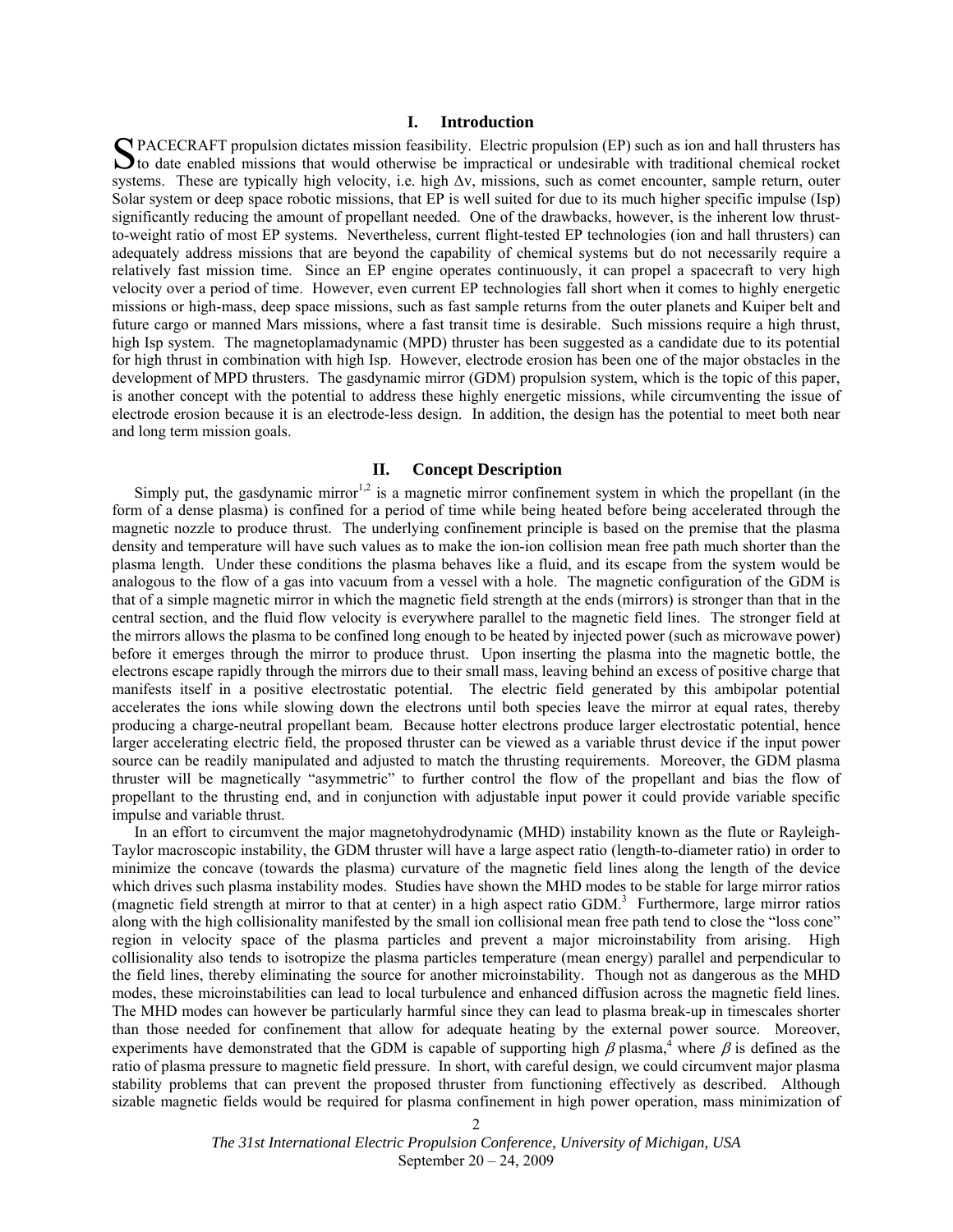the propulsion device can be achieved with the use of high-temperature superconducting magnets currently being investigated and hopefully developed in the time frame of interest. With the impressive progress being made in the development of high power microwave sources (gigawatts of power at giga-hertz frequencies), the evolution of the GDM thruster into a megawatts device for deployment in cargo and human interplanetary missions appears to be very promising.

#### **A. Physics Model**

A physics model was developed to model the plasma dynamics inside the GDM.<sup>5</sup> Since the plasma in the GDM is highly collisional and behaves like a continuous medium, the fluid analysis forms the basis for the physics model. The model addresses the effect of diffusion due to collisions and the contribution of the electric field in the ion and electron fluxes. Since the ambipolar potential dictates plasma behavior and is central to the operation of the GDM propulsion concept, its magnitude must be determined to predict the amount of energy the ions gain. Another important aspect the model addresses is magnetic field asymmetry. As mentioned previously, the field strength at the two mirrors must be different in order to bias ion flow towards the thrusting end to increase thrust and reduce loss. Other major quantities of interest obtained from the model include the various plasma parameters, such as temperature and ion energy, as well as the system attributes, such as size and magnetic field strength.

The following outlines some important equations from this model. A detailed derivation as well as definition for some of the quantities can be found in Ref. 5. The ambipolar potential for an asymmetric GDM is given by Eq. (1a).

$$
\left(1 - \frac{2}{3}x^2\right)\left[1 - erf(x)\right] + \frac{2}{\sqrt{\pi}}x\exp\left(-x^2\right) = \frac{\delta_r + \delta_D}{2T_e} + \frac{2}{3}\frac{m_e}{m_i}Z^2x^2\tag{1a}
$$

$$
\delta_j = \frac{L}{4R_j k} m_e v_{ei} \left(\frac{8T_i}{\pi m_i}\right)^{\frac{1}{2}}
$$
  

$$
x = \sqrt{\frac{3e\phi}{2T_e}}
$$
 (1b)

 Once the potential is known, it can be used to evaluate the electron and ion escape energies, given by the following expressions.

$$
E_{Le} = \frac{\left(5 - 2x^2\right)\left[1 - erf(x)\right] + \frac{2}{\sqrt{\pi}}\left(5 + \frac{4}{3}x^2\right)x\exp(-x^2)}{2\left(1 - \frac{2}{3}x^2\right)\left[1 - erf(x)\right] + \frac{4}{\sqrt{\pi}}x\exp(-x^2)}T_e
$$
\n(2)

$$
E_{LIT} = \frac{2 + \frac{m_e}{m_i} Z^2 \frac{T_e}{\delta_T} x^2}{1 + \frac{2}{3} \frac{m_e}{m_i} Z^2 \frac{T_e}{\delta_T} x^2} T_i
$$
(3)

Since  $E_{Le}$  and  $E_{LiT}$  are the average energies of escaping electrons and ions as they leave the plasma chamber, the ambipolar potential must be added to (subtracted from) the ion (electron) energy to obtain their energies outside the chamber. Therefore, the average energy of an escaped electron outside the plasma chamber is  $(E_{i,e} - e\phi)$  and that of an escaped ion is  $(E_{LT} + e\phi)$ .

Finally, the loss rate or confinement time  $\tau$  depends explicitly on the ambipolar potential and the mirror ratio according to the following expression.

$$
\tau_{T} = \frac{R_{T}L}{v_{th} \left[1 + \left(m_{e}/m_{i}\right)Z^{2}\left(e\phi/\delta_{T}\right)\right]}
$$
\n(4)

*The 31st International Electric Propulsion Conference, University of Michigan, USA*  September 20 – 24, 2009 3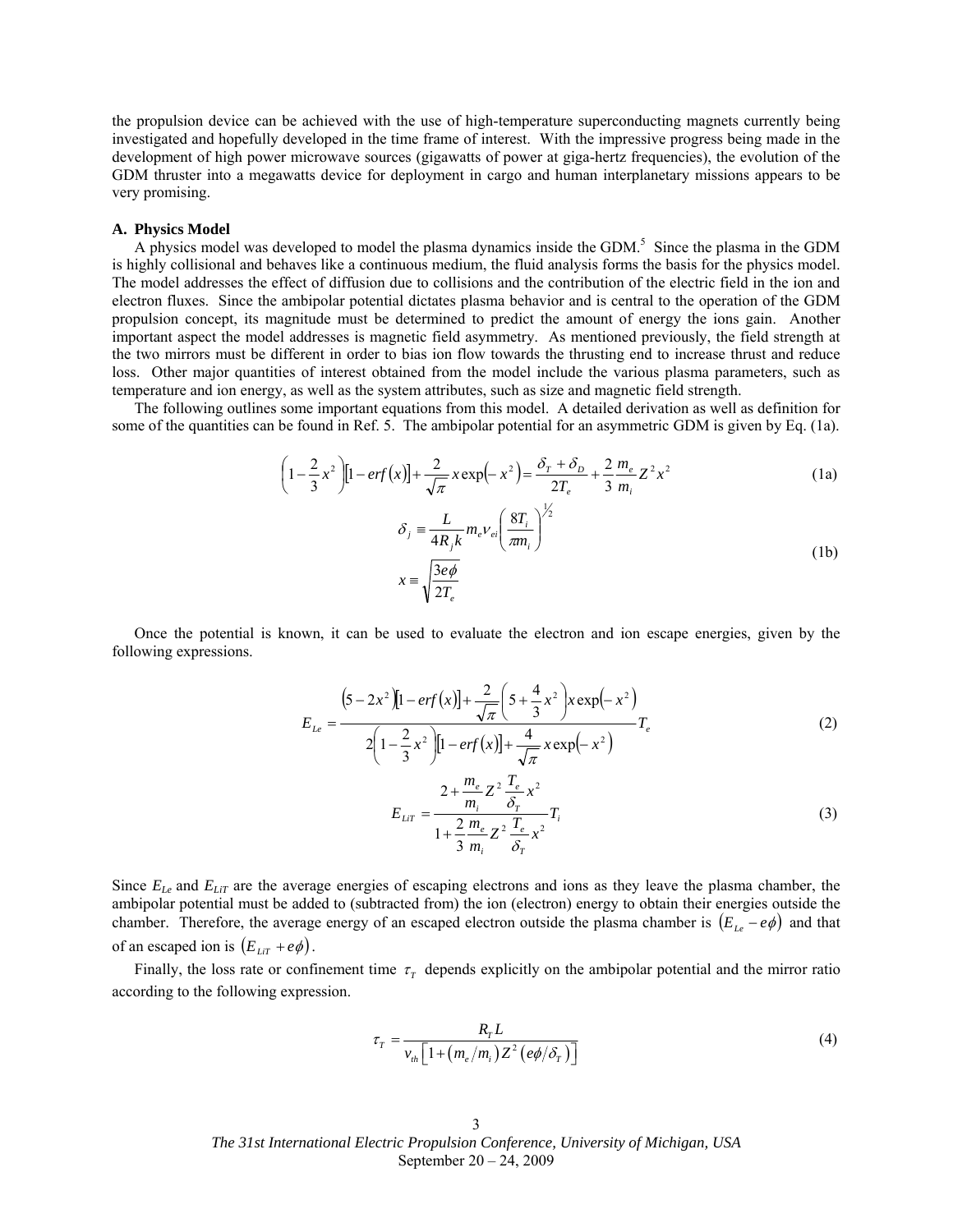$$
v_{th} = \sqrt{\frac{8T_i}{\pi n_i}}\tag{5}
$$

## **III. Proposed Thruster Design**

The magnetic mirror is one of the oldest thermonuclear plasma confinement concepts. Although the GDM was initially proposed as a fusion propulsion concept,<sup>2</sup> in which a plasma, such as deuterium-tritium, would be confined at thermonuclear temperatures to achieve self-sustaining, steady-state fusion reaction that powers the system, the fact that the GDM is nothing more than a plasma confinement and acceleration device means that the concept is very versatile and can be scaled to satisfy near and long term applications depending on available technologies. In particular, with an external power source, the GDM can function as an electrode-less plasma thruster. For this, we propose the use of a microwave power source. Figure 1 illustrates the proposed concept.



**Figure 1. Conceptual drawing of an ECR-GDM thruster. Courtesy of Reisz Engineers.** 

Due to the strong resonant interaction with free electrons, electron cyclotron resonance heating (ECRH) is able to produce a high density plasma on the order of  $10^{18} - 10^{19}$  m<sup>-3</sup> with an electron temperature of several eV's. An ECR plasma source is particularly suited for the GDM. The magnetic coils required for ECRH is already part of the GDM configuration, and the ionization zone will be in the GDM chamber where the electron cyclotron frequency matches the microwave frequency. In order for the microwave to be absorbed by the plasma, the wave must be launched from the high magnetic field side, i.e. region with decreasing field gradient. This condition can be readily satisfied by the GDM, since it has higher magnetic field at the mirrors than at the center. The microwave will be launched axially through the non-thrusting mirror and absorbed inside the chamber.

#### **A. Microwave Source**

A magnetron operating at 2.45 GHz will serve as the microwave power generator, with microwave power varying between 1 to 2 kW. Figure 2 illustrates the system configuration. WR284 waveguide is chosen for the system. Although the established frequency range for WR284 is 2.60-3.95 GHz, it is widely used in 2.45 GHz set up with great success and is the preferred choice for 2.45 GHz operation at average power levels up to 6 kW. It is more compact than WR340 (which has an established frequency range of 2.20-3.30 GHz) and is less costly. In addition, WR284 waveguide components are readily available from various vendors.

> *The 31st International Electric Propulsion Conference, University of Michigan, USA*  September 20 – 24, 2009 4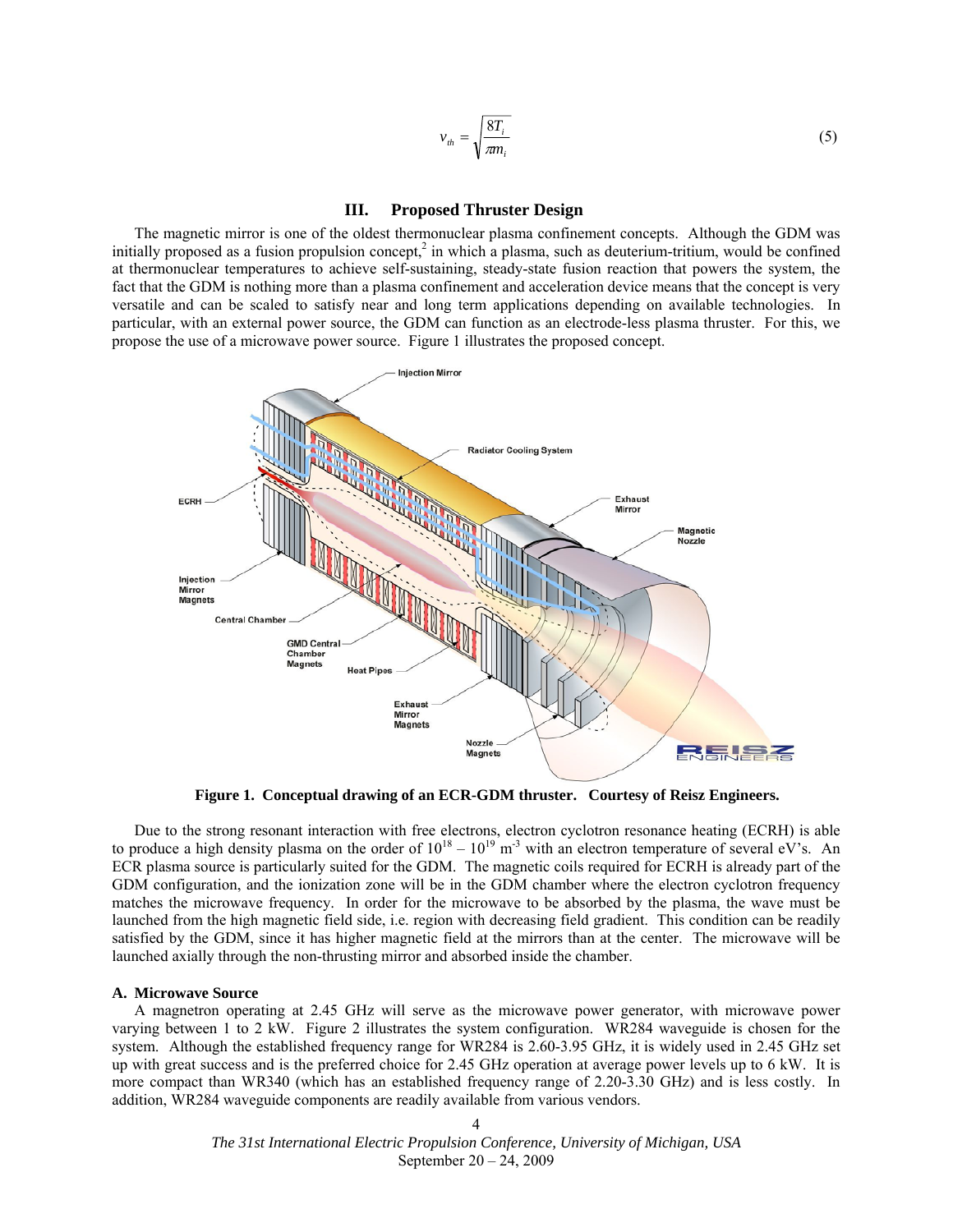

**Figure 2. Experimental setup for the microwave source.** 

A 3-port circulator connected to a dummy load is placed after the waveguide launcher to absorb any reflected power and prevent damage to the magnetron. Downstream from the circulator is a dual-directional coupler with a pair of crystal detector diodes allowing us to monitor the forward and reflected microwave power via meters. A manual 3-stub tuner is placed upstream of the microwave window for impedance matching. Finally, a rectangularcircular transition waveguide converts the dominant  $TE_{10}$  mode in the rectangular waveguide into a circularly polarized wave for launching into the plasma generator.

#### **B. Mode Converter**

-

 In order to provide a strong resonant interaction with the plasma electrons, the wave needs to be right circularly polarized, with its electric field vector rotating in the same direction as the electron motion in the presence of a magnetic field. When the wave frequency matches the electron cyclotron frequency, resonance occurs and energy is efficiently transferred from the wave to the electrons. Equation (6) gives the resonant magnetic field  $B_{ECR}$  for a given wave frequency  $f_{RF}$ . For  $f_{RF} = 2.45 \text{ GHz}$ , resonance occurs in region with  $B_{ECR} = 875 \text{ G}$ .

$$
B_{ECR} = \frac{2\pi m_e}{e} f_{RF} \tag{6}
$$

 Since standard waveguides are rectangular, it is necessary to convert the linearly polarized  $TE_{10}$  wave into the lowest order circularly polarized  $TE_{11}$  mode. The first step is therefore to convert the wave into a linearly polarized  $TE_{11}$  wave by connecting the rectangular waveguide to a circular waveguide. Bathker demonstrated a compact and efficient way of doing this by using a single-section, quarterwave guide wavelength impedance-and-mode-changing transition (transformer), which is more compact than a typical taper and usually better performing. It preserves mode purity (the  $TE_{11}$  output) and is shown to be higher-order mode free.<sup>6</sup> Based on this technique, to connect the rectangular WR284 to a circular  $TE_{11}$  waveguide of diameter 3.329" requires a waveguide with dimensions of  $a = 3.075''$  by  $b = 2.112''$ , the corners of which are to be truncated by the 3.329″ diameter. Figure 3



**Figure 3. Cross section of the transition waveguide for connecting a rectangular waveguide to a circular TE11 waveguide of diameter 2***r***.** 

*The 31st International Electric Propulsion Conference, University of Michigan, USA*  September 20 – 24, 2009

<span id="page-4-0"></span><sup>\*</sup> Bathker, D. A., "Simple Rectangular to Circular Microwave Waveguide Transitions," 2004. http://www.hamradio.com/sbms/techpapers/K6BLG/circ\_rect.html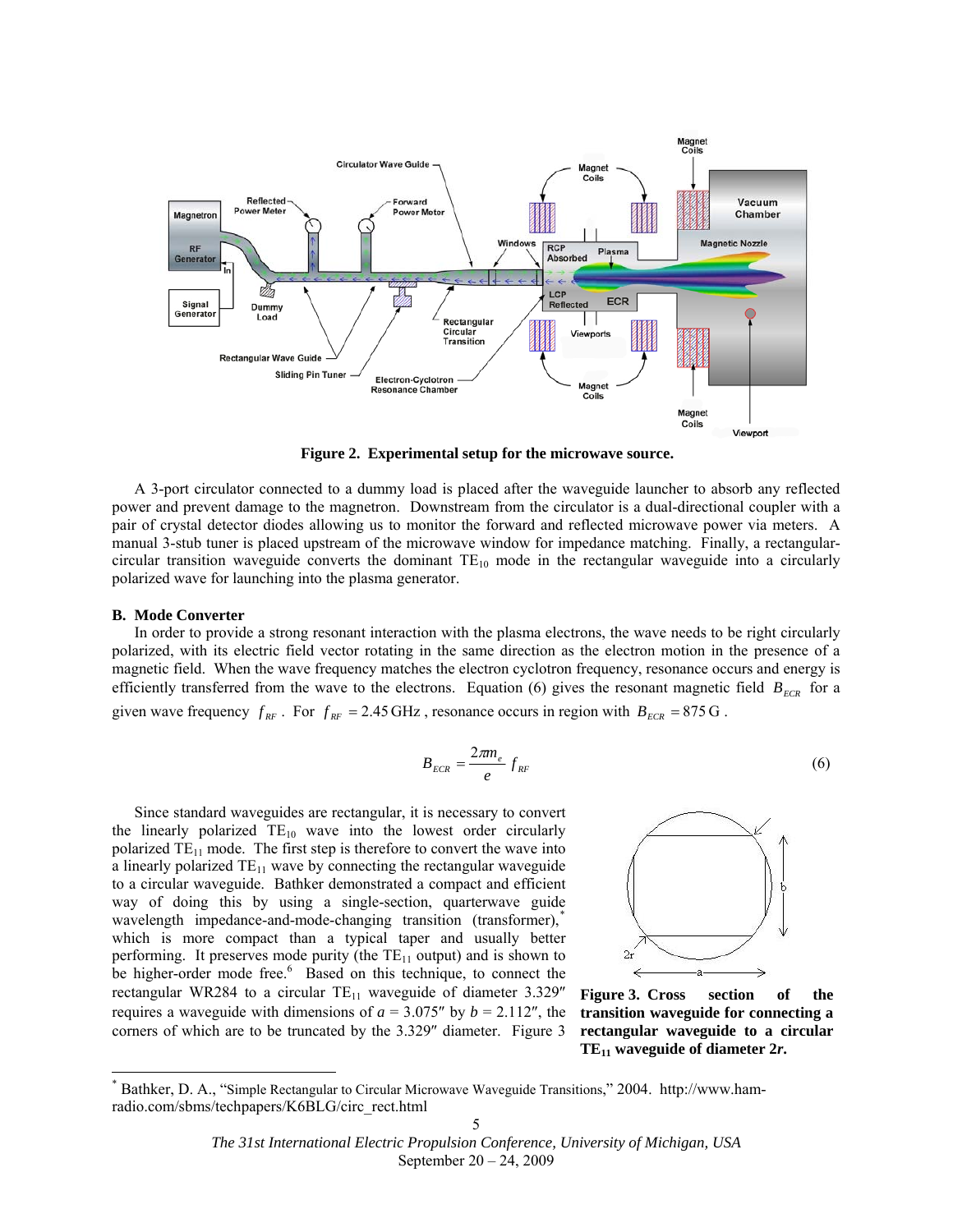illustrates the cross-section of this transition waveguide. Its length is 2.165″, calculated based on the quarterwave guide wavelength.

Once the wave is converted to the  $TE_{11}$  mode, it propagates down the circular waveguide and eventually enters the polarization converter,<sup>7</sup> which is formed by squeezing (with a precision vise) the circular waveguide between two stainless steel blocks forming a flattened circular shape with an effective major  $(r_2)$  and minor  $(r_1)$  axis. The converting section is oriented such that these axes are tilted 45° with respect to the polarization of  $TE_{11}$  wave. This causes the original  $TE_{11}$  wave to split into two equal-amplitude linearly polarized  $TE_{11}$  waves with polarization being parallel to the major and minor axes, respectively. The two waves travel at different phase velocities, and after propagating a sufficient distance to cause a 90° phase difference, which is the condition that determines the length of the polarization converter, the waveguide returns to the circular shape and the two waves recombine and become a circularly polarized wave, which then continues to propagate toward the plasma chamber. The orientation of the converting section relative to the polarization of the original  $TE_{11}$  wave determines whether the resultant wave is right or left circularly polarized. Chang et al.<sup>7</sup> constructed a converter operating in the *S* band and optimized for 2.45 GHz with a 97% conversion efficiency, and we will utilize their design. The section, made of aluminum, is 33 cm long with an average radius of ~4.6 cm and a major-to-minor radius ratio ( $r_2/r_1$ ) of ~1.06, which translates into  $r_1 = 44.66$  mm and  $r_2 = 47.34$  mm.

#### **C. Magnetic Field Configuration**

 Our current proof-of-concept design of the ECR-GDM device consists of three main sections: an upstream mirror that serves as the ECR zone, a central section, and a downstream mirror that serves as part of the magnetic nozzle. In addition to serving as the ECR plasma generator, the upstream mirror is where the highest magnetic field occurs in order to bias the ion flow to the downstream mirror/magnetic nozzle. The high field gradient also limits plasma backstreaming, which if allowed to occur could break the ceramic microwave window. The central section is the plasma confinement section and should ideally have a high aspect ratio and uniform magnetic field as described in Section II. Finally, the magnetic field of the downstream mirror is an important design parameter, since it plays an important role in determining the propulsive capabilities of the GDM.5

 Figure 4 shows the axial magnetic field for our design. The rectangular boxes at the bottom of the figure represent the magnet coils and their position. The overall system is 33″ in length, and the three sections can be seen in the figure, with the upstream mirror starting at the  $x = 0$  position. Our design of the upstream mirror currently



**Figure 4. Axial magnetic field profile for our current design. The rectangular boxes represent the width and position of the magnet coils of the GDM. The green dotted line denotes the resonant magnetic field of 875 G.** 

*The 31st International Electric Propulsion Conference, University of Michigan, USA*  September 20 – 24, 2009 6